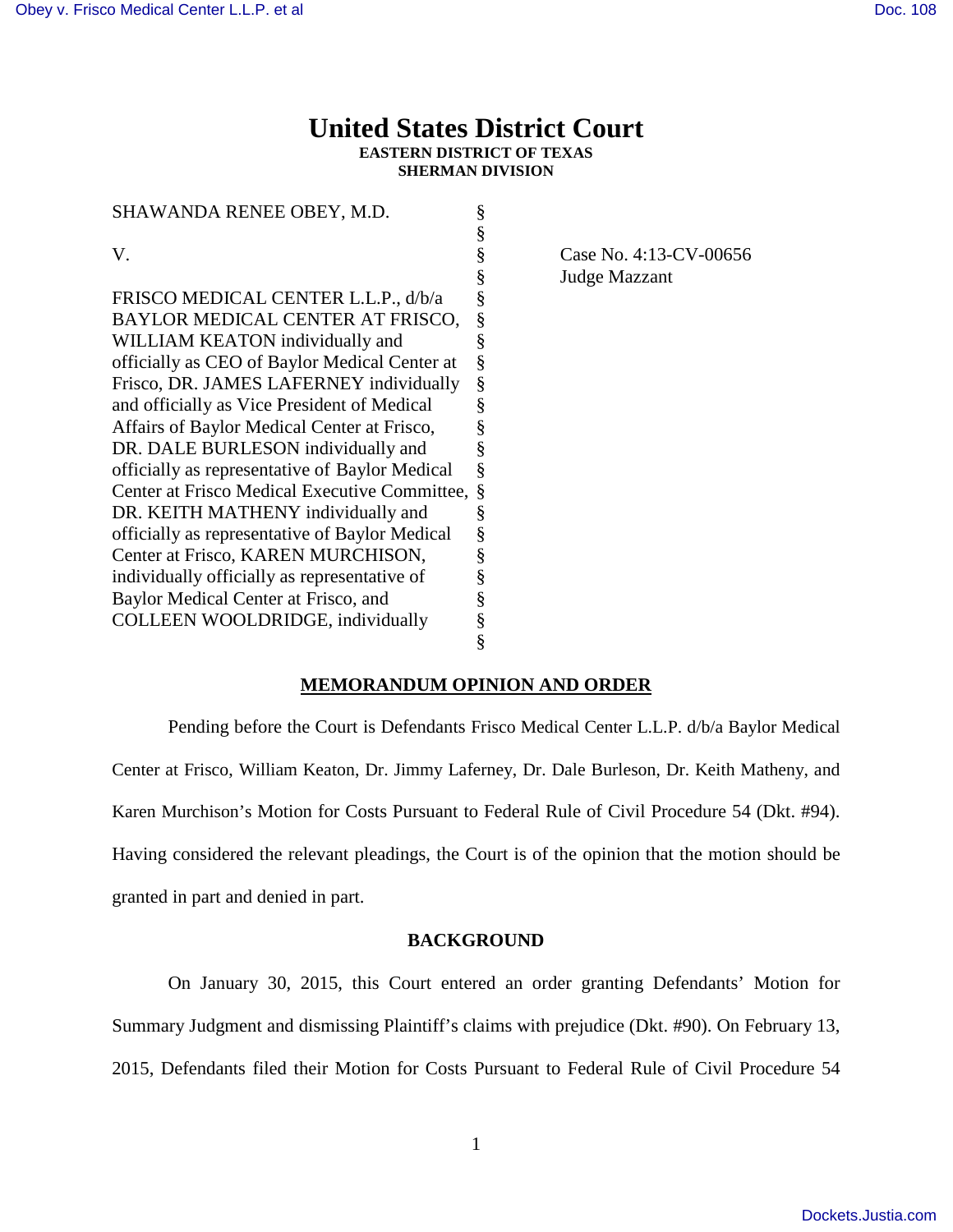(Dkt. #94). Plaintiff filed her Objection and Response to Defendants' Bill of Costs on February 24, 2015 (Dkt. #103). On March 9, 2015, Defendants filed a reply (Dkt. #105).

### **LEGAL STANDARD**

Under Federal Rule of Civil Procedure 54(d), costs, other than attorney's fees, should be granted to the prevailing party. Title 28, United States Code, Section 1920, sets forth which costs are taxable. Taxable costs include, among other things, fees for copies and transcripts necessarily obtained for use in the case and fees for witnesses. The party seeking to recover costs has the burden of producing evidence properly documenting and establishing the costs incurred. *Fogleman v. ARAMCO*, 920 F.2d 278, 285–86 (5th Cir. 1991); *Faculty Rights Coal. v. Shahrokhi*, No. H–04–2127, 2005 WL 1924192, at \*1 (S.D. Tex. Aug. 10, 2005). The district court has wide discretion to determine whether the prevailing party is entitled to an award of costs for claimed expenses. *Crawford Fitting Co. v. J.T. Gibbons, Inc.*, 482 U.S. 437, 441–42 (1987); *Migis v. Pearle Vision, Inc.*, 135 F.3d 1041, 1049 (5th Cir. 1998); *Conoco, Inc. v. Energy & Envtl. Int'l, L.C.*, No. H–01–4242, 2006 WL 734396, at \*1 (S.D. Tex. Mar. 22, 2006). In *Crawford*, the Supreme Court went on to hold that a federal court may refuse to tax costs in favor of the prevailing party. *Crawford*, 482 U.S. at 442. A court "may neither deny nor reduce a prevailing party's request for cost without first articulating some good reason for doing so." *Pacheco v. Mineta*, 448 F.3d 783, 794 (5th Cir. 2006) (citation omitted). The factors to consider in withholding costs include: (1) the losing party's limited financial resources; (2) misconduct by the prevailing party; (3) close and difficult legal issues presented; (4) substantial benefit conferred to the public; and (5) the prevailing party's enormous financial resources. *Id.* (citing 10 CHARLES ALAN WRIGHT & ARTHUR R. MILLER, FEDERAL PRACTICE AND PROCEDURE § 2668, at 234 (1998)). The Fifth Circuit went on to note that "every case cited by Wright and Miller for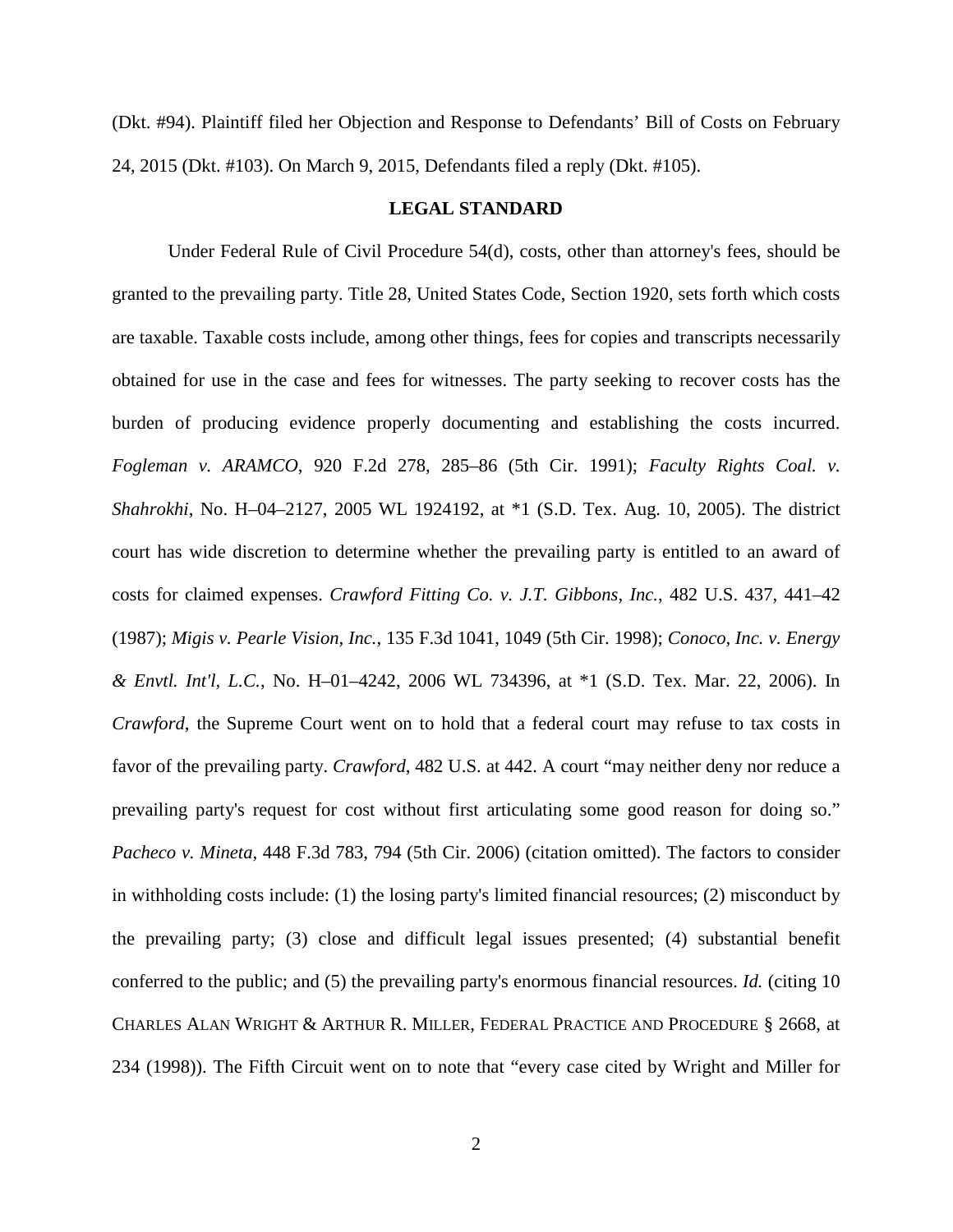this proposition denies costs on the basis of *both* the losing party's good faith *and* some other one or more of the factors listed above." *Id.* (italics in original). The Fifth Circuit further stressed that a losing party's good faith alone is insufficient to justify the denial of costs to the prevailing party. *Id.*

### **ANALYSIS**

 Defendants, as prevailing party, contend that they are entitled to costs of \$536.70. Plaintiff does not dispute Defendants' status as the prevailing party. Nor does Plaintiff object to Defendants' recovery of costs for deposition transcripts and copies obtained for use in the case totaling \$436.70. Instead, Plaintiff's objection to Defendants' motion for costs focuses solely on \$100.00 requested by Defendants for the *pro hac vice* admission fees of Defendants' attorney. Plaintiff argues that "such fees should not be recoverable as costs because they are an expense of counsel, not the client" (Dkt. #103 at 2). Defendants counter that the *pro hac vice* admission fees are properly recoverable under Section 1920 because Defendants were "charged for, and paid the fee incurred by their attorney" (Dkt. #105 at 1).

The issue of whether *pro hac vice* fees are properly taxable under Section 1920 as "fees of the clerk" has not been explicitly addressed by the Supreme Court or the Fifth Circuit, and no consensus exists among federal courts as to whether *pro hac vice* fees are recoverable under Section 1920. *See, e.g., Knauff v. Dorel Juvenile Group, Inc.*, No. SA-08-CV-336-XR, 2010 WL 2545424, at \*1 (W.D. Tex. June 21, 2010) (collecting cases). However, a "majority of courts have found that they are not." *Smith v. Fresh Cut Floral & Catering, Inc.*, No. 3:07-CV-661- WHB-LRA, 2008 WL 4539630, at \*2 (S.D. Miss. Oct. 7, 2008) (collecting cases). This Court agrees with the courts that have found that "such fees are an expense that an attorney pays for the privilege of practicing law in a district and should not be taxed to a plaintiff simply because a